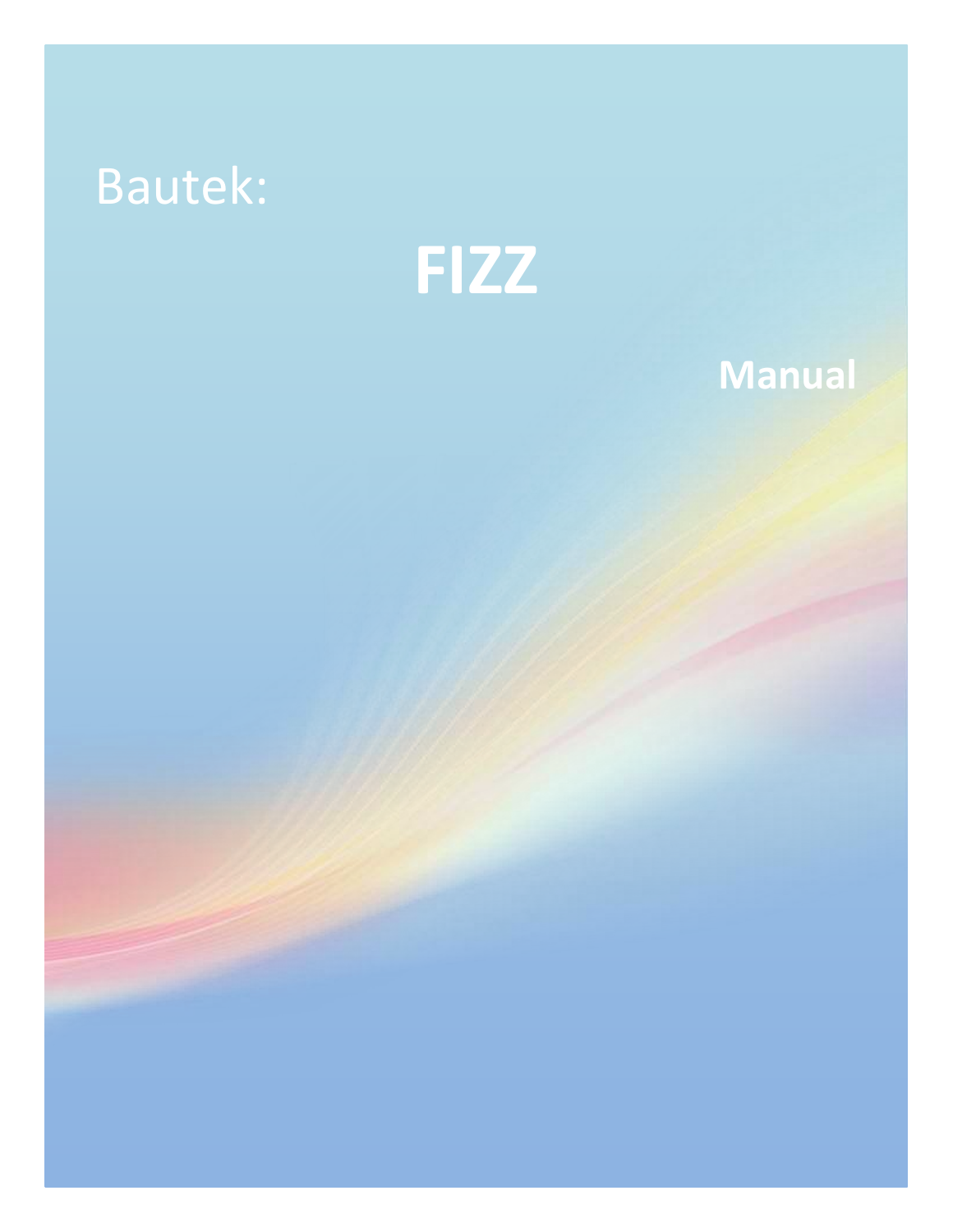**Bautek :** 

## **FIZZ**

**Owner Manual** March 2012

**Translation by Konrad Kurp for:**

 **Bautek Fluggreraete Gmbh**

**Gwerbegebiet, 54344 Kenn, Germany**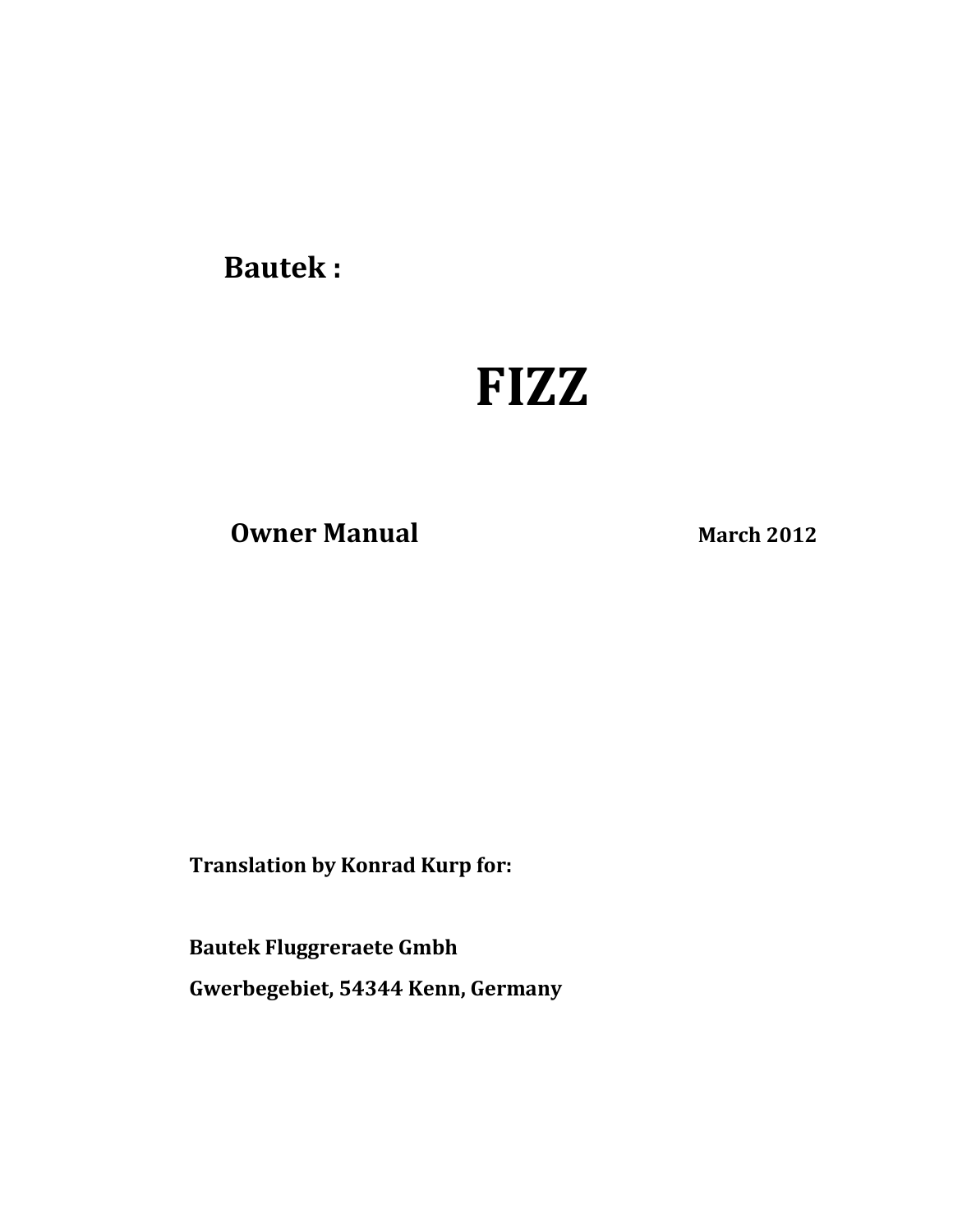| <b>Table of contents</b>                    | page 1         |
|---------------------------------------------|----------------|
| <b>General Introduction</b>                 | 2              |
| Package contents                            | 3              |
| Set-up from short-pack                      | 3              |
| Leading edge assembly                       | $\overline{4}$ |
| Sail spreading and top battens              | 5              |
| Spreader bar tensioning                     | 6              |
| Folding tip battens and sail end winglets   | 7              |
| Bottom battens and swivel tips              | 8              |
| Nosecone                                    | 9              |
| Pre-flight check and start                  | 10             |
| Flight                                      | 11             |
| Landing                                     | 12             |
| Towing                                      | 12             |
| General information                         | 12             |
| Optimum trim                                | 13             |
| Trim: center of gravity and straight flight | 13             |
| Break down                                  | 14             |
| Maintenance and repair instructions         | 15             |
| Storage and care                            | 15             |
| Technical data                              | 16             |
| Inspection regulations and protocol         | 17-23          |
| Specifications                              |                |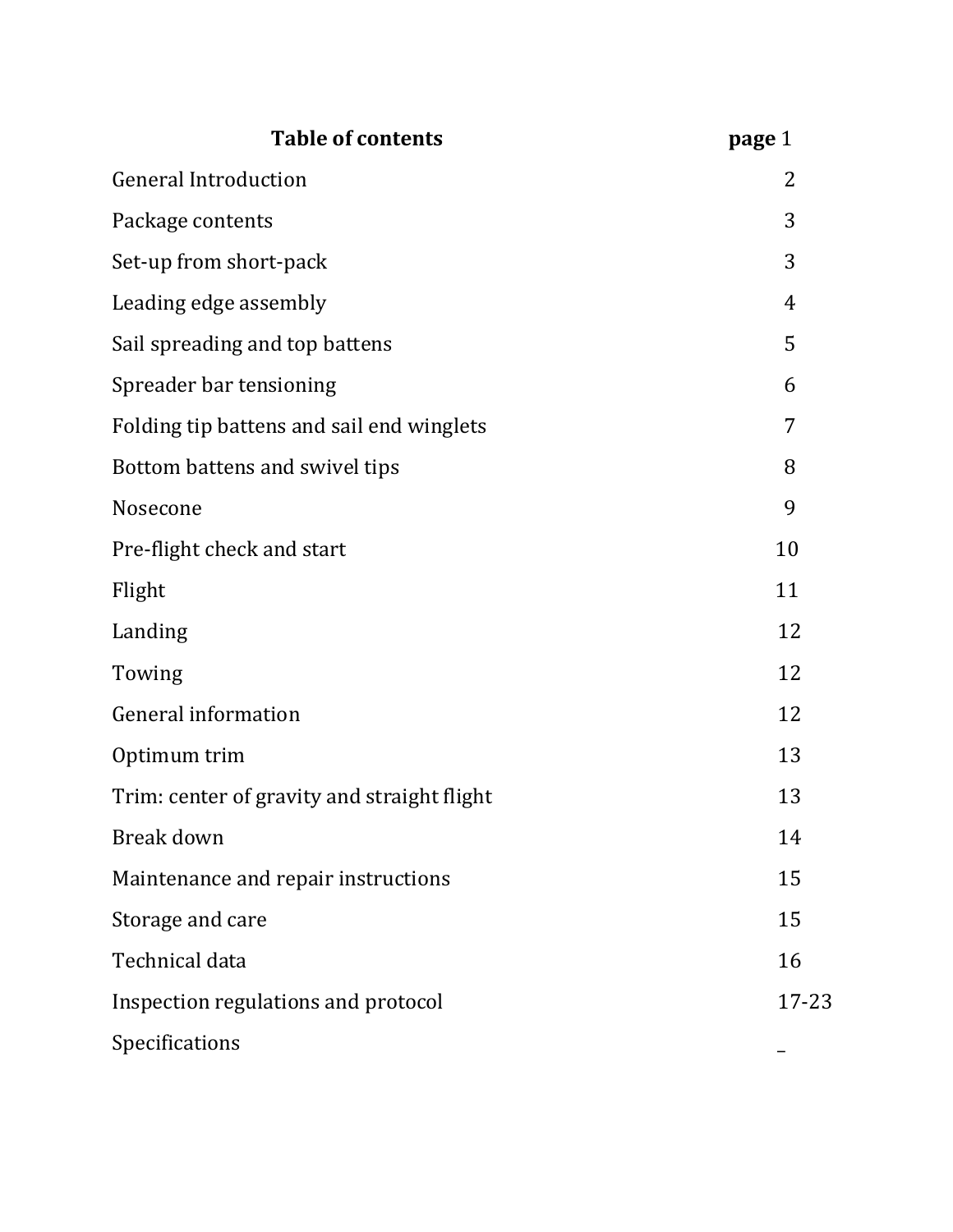

## **Fizz Manual** [as of 27. March 2012]

## **General Information**

The "Fizz" evolved out of a two year development for a new, light, topless, high performance glider, which produced after a year a flight ready prototype; but the weight did not satisfy the high expectations. Therefore a change in concept was made, before the extensive flight tests were started.

Most pilots, especially longtime and experienced ones, today prefer light, uncomplicated, but high performance and affordable gliders. The heavy, topless, high-performance, competition gliders are too demanding to fly and take the fun out of hang glider flying!

For this reason we developed five years ago the kingposted high performance "Kite", which excites many pilots by it's easy handling and very good thermaling characteristics today and will do so in the future.

The planned topless was to become a top class glider with kingpost, that sets new standards in faster glide mode and in X-country flying.

The engine of any hang-glider is the sail. With best sail fabrics the cut for a flat wing profile was fitted to the flexibility of the leading edge tubes and the sail battens. In frame and cables we can trust our safe and tested components. Everything is light and simple to inspect; damage can be repaired economically.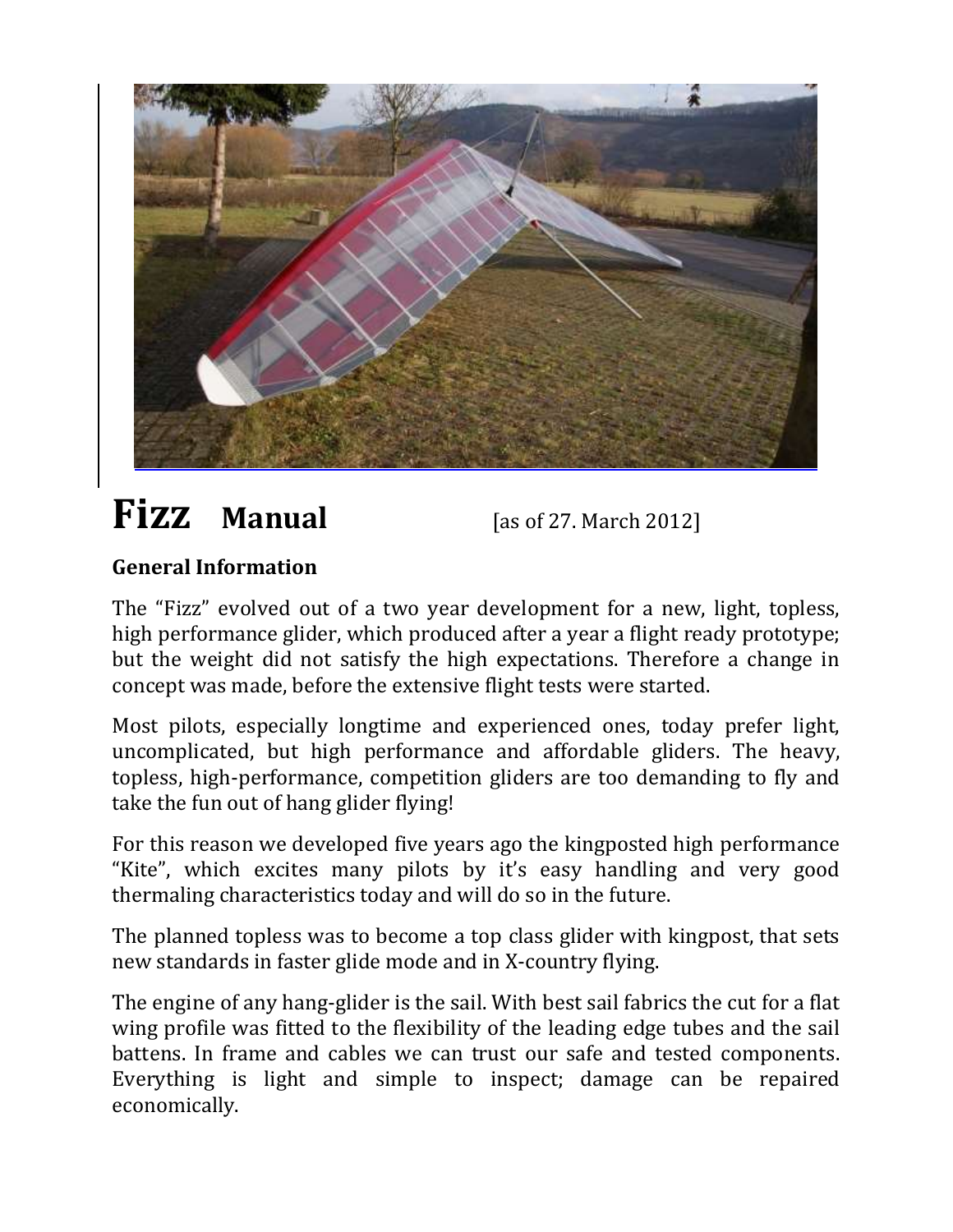At the end of a development each glider has a personality, representing launch-, flight- and landing-characteristics, which are marked by the goal and capabilities of the designer. With the "Fizz" our top model became reality! We are convinced, the "Fizz" matches exactly the expectations of the demanding recreational- and X-country pilot.

- Best thermaling and climbing characteristics
- Very good glide ratio in wind penetration or fast flight
- Easy launch- and landing characteristics
- Safety tested for DHV-airworthiness requirements
- Bautek maintenance and repair service



## **The "Fizz":**

- Full Mylar sail of high quality ODL 04/06 (Technora Black)
- 90% double surface sail
- Thin wing profile with 24 top and 6 bottom battens
- Narrow wing projection of 152 sft.
- VG extended travel with a 24to1 advantage, for easy operation
- Radial wingtips with winglets
- Spring loaded side wires
- Optional profiled Alu-Speedbar with split wheels

Thanks to many clever construction details the set up and break down of this glider is exemplary simple, and without effort.

We wish you many beautiful flights and always "happy landings"!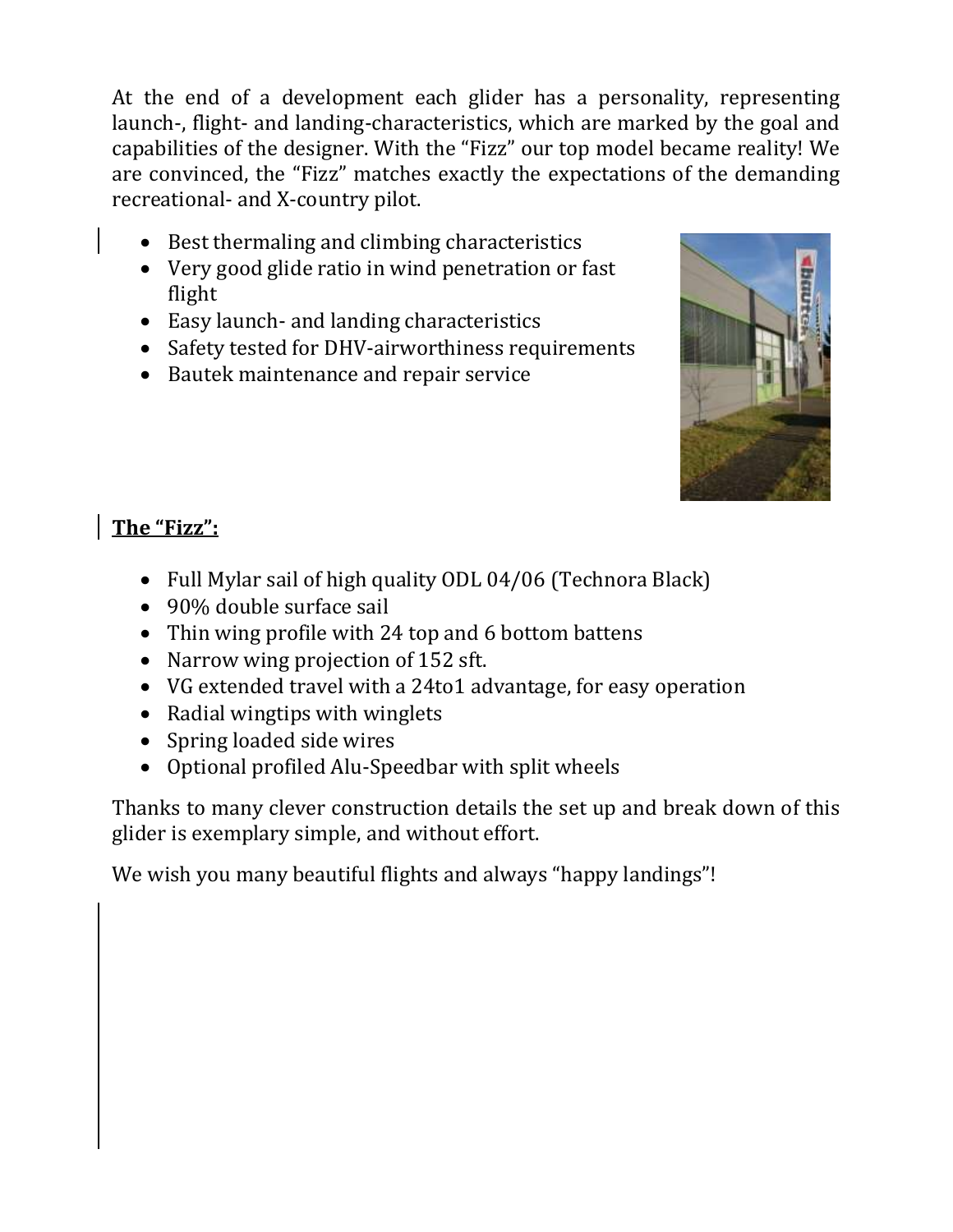#### **Delivery package:**

1 Batten plan; 1 Batten-quiver; 3 Padding [kingpost, keel center and end]; 2 yellow Velcro ties; 1 red Velcro tie; 2 Batten plugs front and rear; 2 Wing tip bags; 1 Cover bag.

**Before the first time set-up, it is necessary to read this manual thoroughly. For additional questions or when uncertain the manufacturer should be consulted.**

The enclosed "Air sport equipment certificate" is part of this manual.

#### **Assembly from the short pack of 13.5 ft** [4.15 m]

(Combination cover bag long/short)



Lay down the short pack with the control bar area pointing up. Open the zipper and put the batten bundle [quiver] and both rear leading edge [wing tubes] to the side. If you are flying with non-split wheels, slide these on the speed bar now, before mounting it.

The bow of the speed bar is pointing up, when assembling. Alternatively the use of a profiled bautek- Alu-speedbar [with or without wheels] is an option. Attach the speed bar right and left with the push-pins at the control bar corners.

Now turn the wing over so it lies on the control bar and open the Velcro ties.

Unfold the rear sail-halves to the rear and the swivel-tip of the right and left outside [= rear] leading edge tube towards the front in the direction of the keel.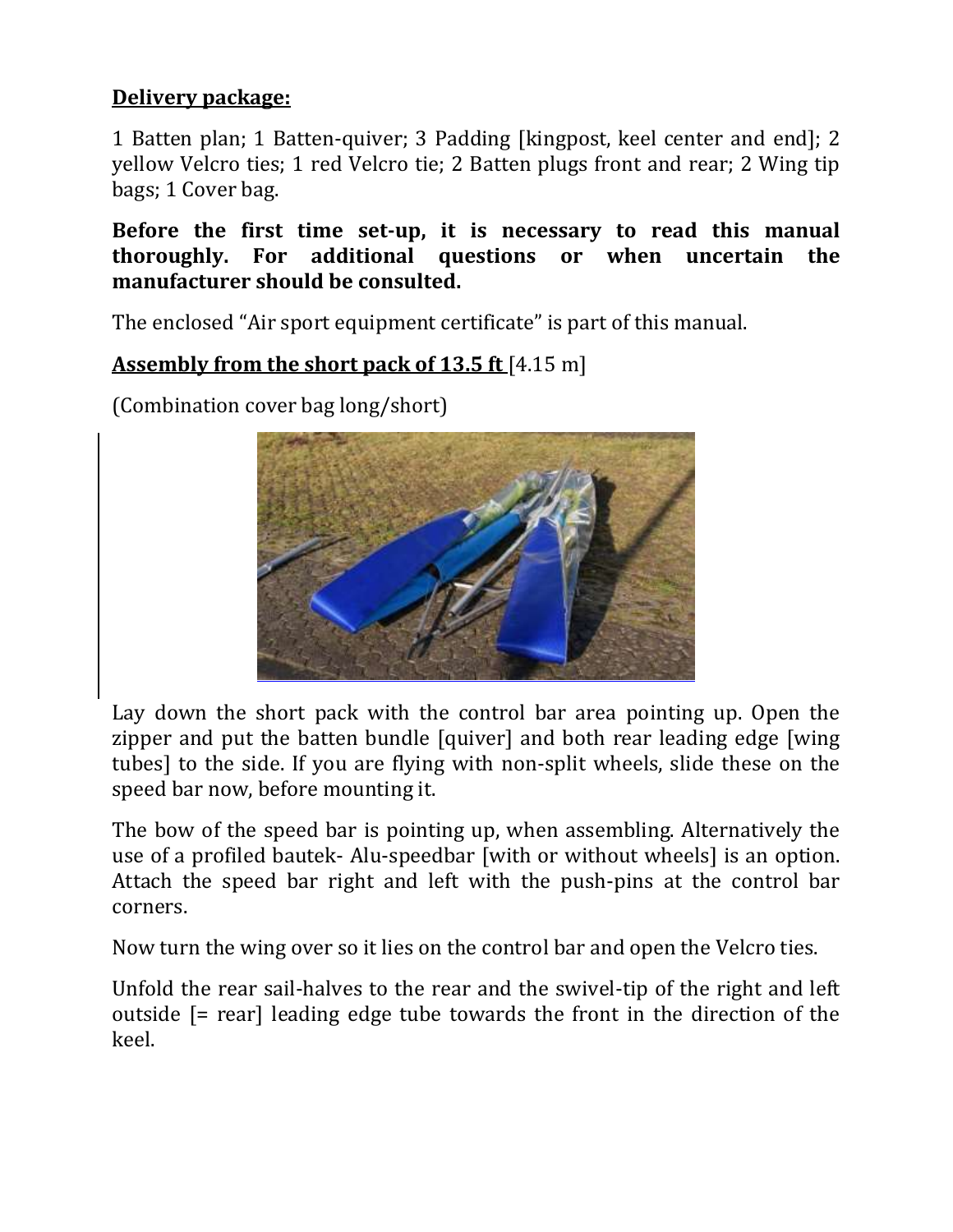

Push the rear sections of the leading edge tubes from the rear into the sail. Let the swivel tip exit the double sail at the zipper opening and push the tube into the front leading edge tube with the swivel tip cable pointing up. The swivel tip will swing to the rear. Press both snaps in and see that both snap out again through the holes in the front tube.



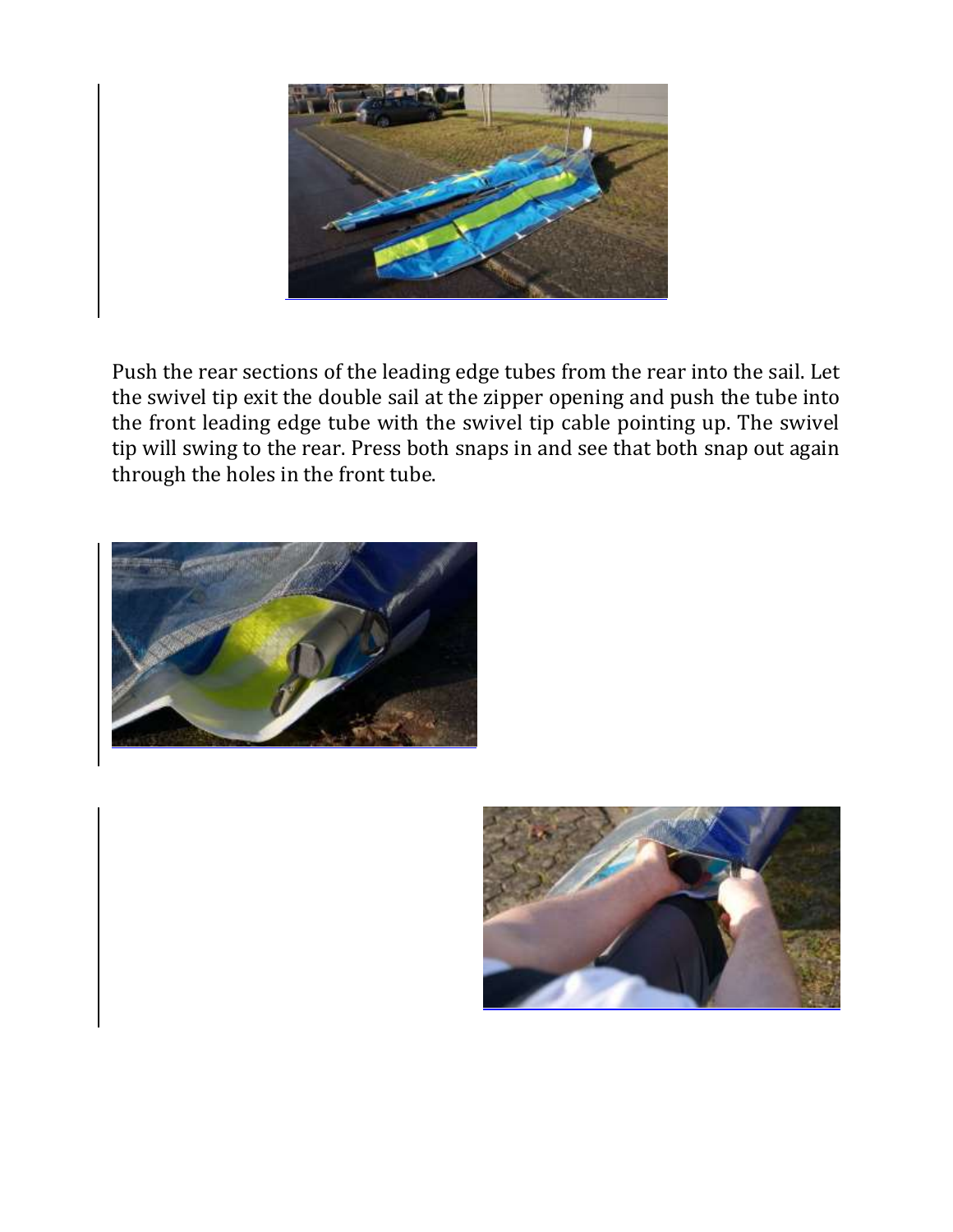Then pull the wide, black, inside loop at the end of the sail leading edge over the end-cap of the rear leading-edge tube. There is an auxiliary loop, which helps to do this. Pay attention to the proper seating of the loop webbing in the grove of the plastic end-cap. Close the Velcro loop inside the sail to keep the black loop from moving out of its grove during transport.

#### **Spreading the sail and inserting the top battens:**

Stand the glider on the control bar and raise the kingpost.



Spread the wings in steps, since the spreader bar has limited float.

In strong winds keep the glider flat on the ground for the next steps.

Push the top battens 1-10, starting at the center with Batten 1, into their sail pockets and secure them with the spring-loaded end plug, by pushing the plug forward against the spring and releasing the flat tang into the open space in the trailing edge seam of the sail.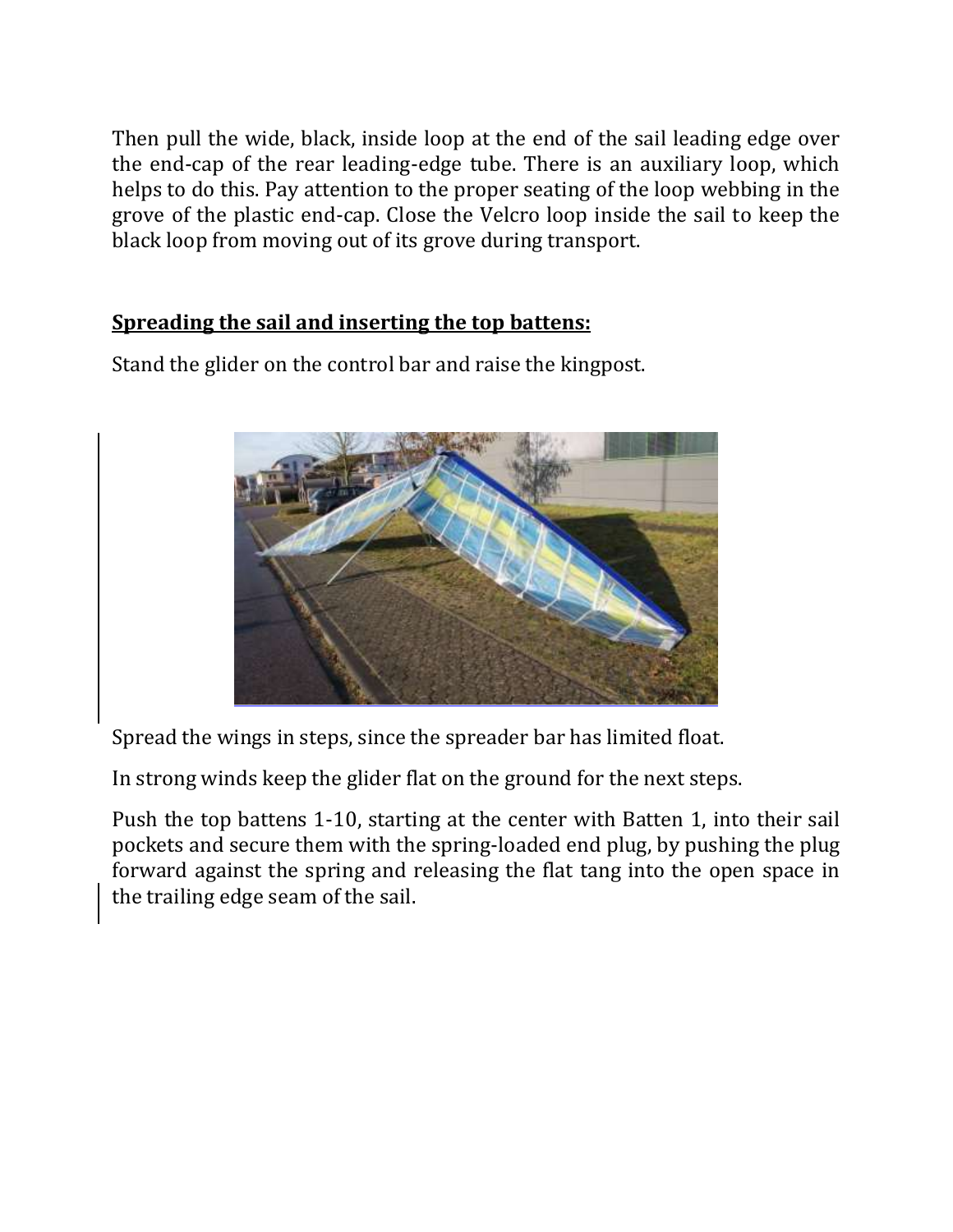

Red batten numbers = left side, green batten numbers = right side, looking in flight direction. [Portside and Starboard for the mariners] The batten quiver has separate pockets for the right and left wing. After the top battens are inserted, you can stand the glider up, if not done earlier, and tension it.

Before **tensioning** the glider, standing on the control bar, the wings should be spread as far as possible. Out of the keel-pocket leads a tensioning line to an elongated hole in the keel tube. Pull the spreader bar with this line to the rear and hang the steel ring in the notch of the tension line receptacle.



Then the steel ring of the rear upper rigging placed in the same notch. Check if the snap behind both rings is out and secures them.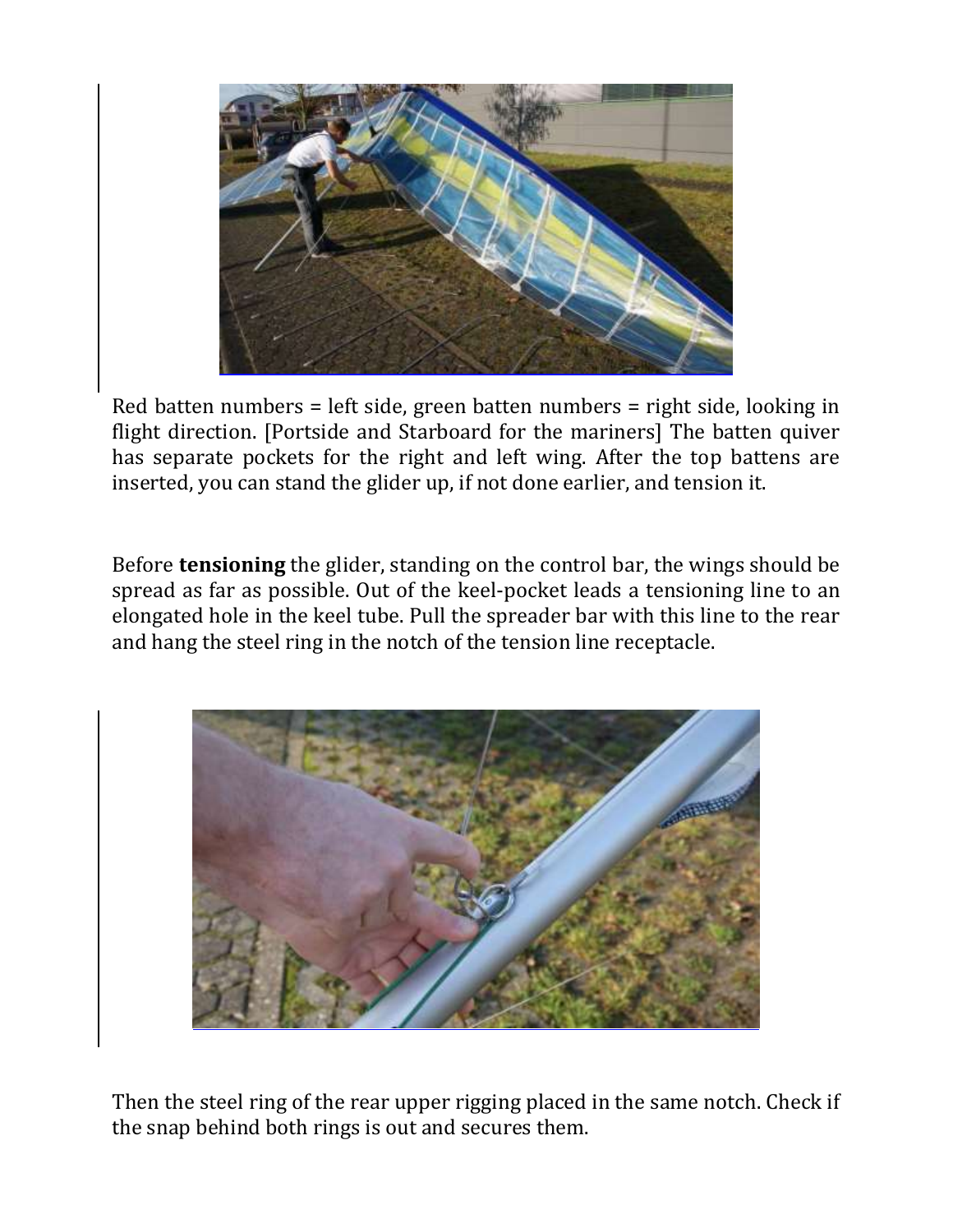In the front the two nose wires of the lower rigging are combined with a small screw closed triangle. Hang the triangle into the receptacle under the nose plate and again confirm that the snap secures it.



After this attach the snap hook of the spreader-bar safety cable from below = upwards into the tensioning line eye at the spreader bar; the zipper of the double sail is closed after this.

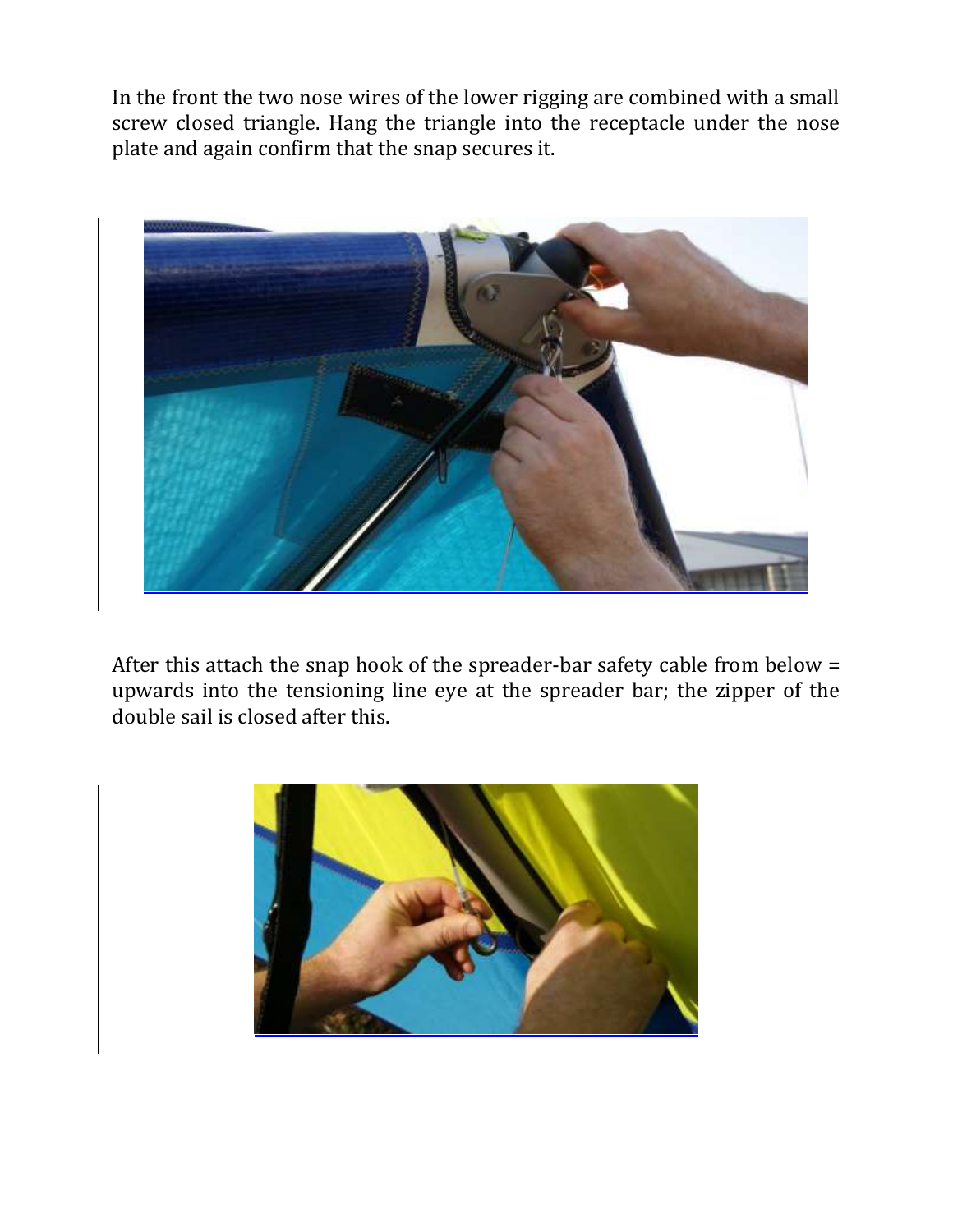#### **Folding tip battens tensioning; sail end caps = winglets attachment:**

The folding mechanism of the tip battens allows their tensioning with ease. Tension the tip batten always **after** the spreader bar is tensioned. With detensioned mainframe [=spreader bar] the tip battens carry substantial higher loads! For tensioning unfold the short end of the batten tube in the direction of the end of the keel and insert its end plug into the web loop at the rear sail corner. Now with the **open** hand [Warning: danger of pinching] inside the double sail and the other hand at the sail corner, push the hinge of the batten past its balance point in the direction of the end of the keel.





Fit the two sail end caps [winglets] outside, exactly at the front of the sail and close the Velcro at the edge of the upper sail first and then the one at the edge of the lower sail.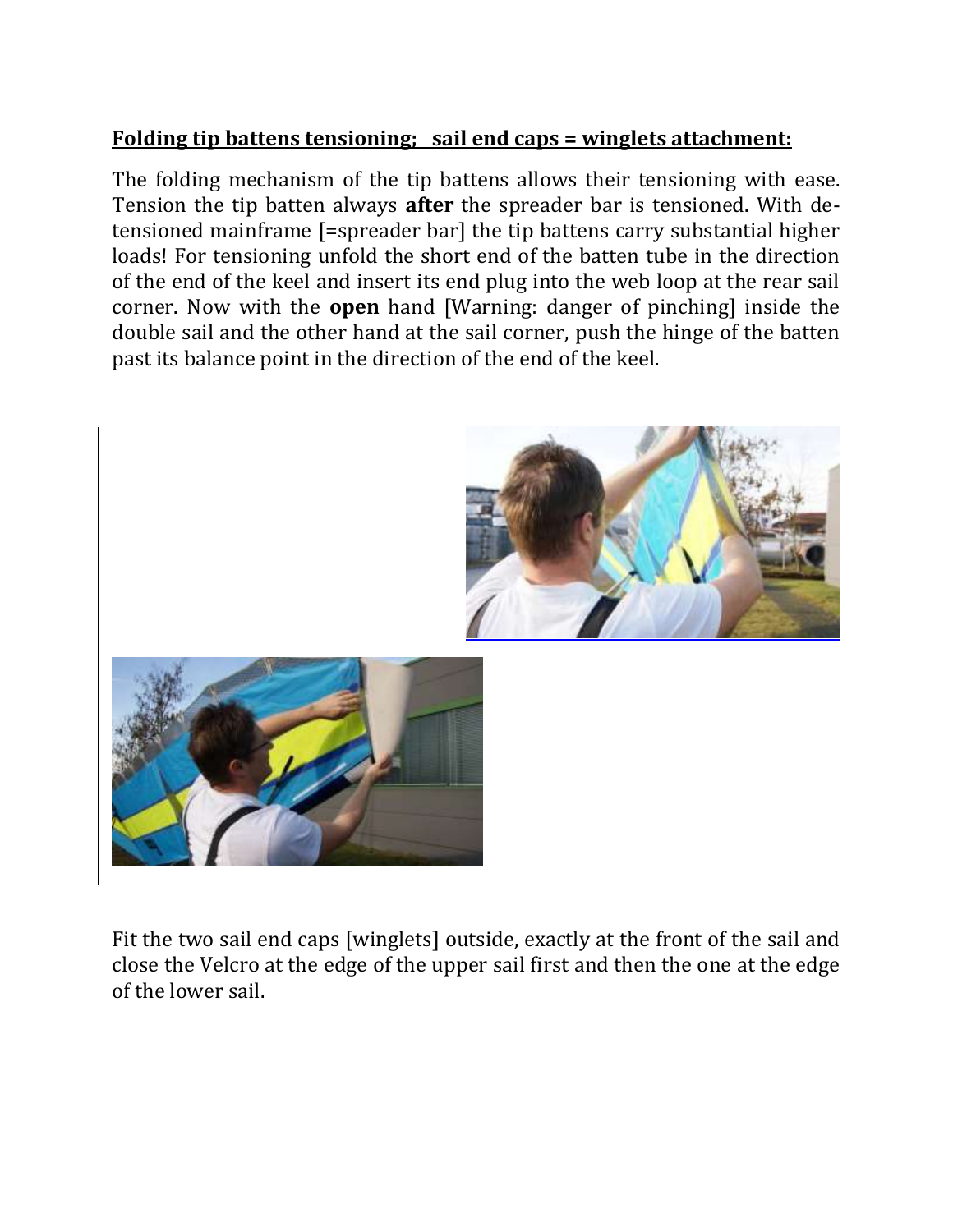#### **Inserting lower sail battens and folding out the Swivel-tips:**

Push the straight battens into their pockets in the lower sail; they are not specifically marked, but clearly of different length; the elongated holes in the lower sail mark their pockets. Insert them fully and secure them against the rear seam.



The swivel tips are now folded out and automatically secured in their rear pocket and the closure of the zipper.

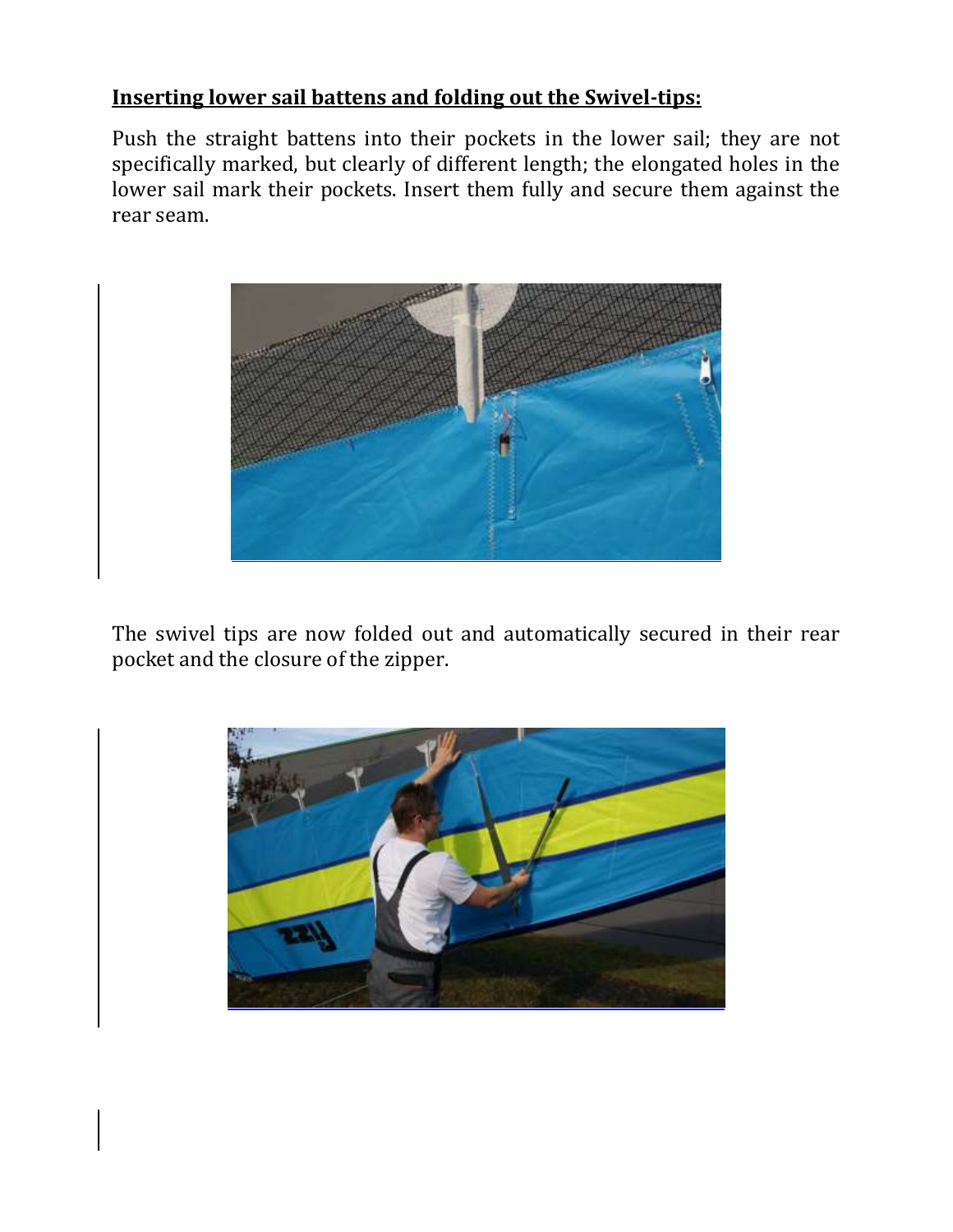#### **Nose plate cover:**

The center battens rest each on a rivet case in the upper nose plate. In the leading edge right and left in the nose plate area are two short zippers, which prevent folding of the leading edge in the cover / transport bag. Before you place the nose plate cover as the last step of the set-up, take a look through the opening of the upper sail at the nose plate area; make sure all parts are operational. Close the two zippers in the leading edge and press the Velcro strips of the cover in the proper position at the upper and lower sail on.



The glider is now flight-ready assembled.

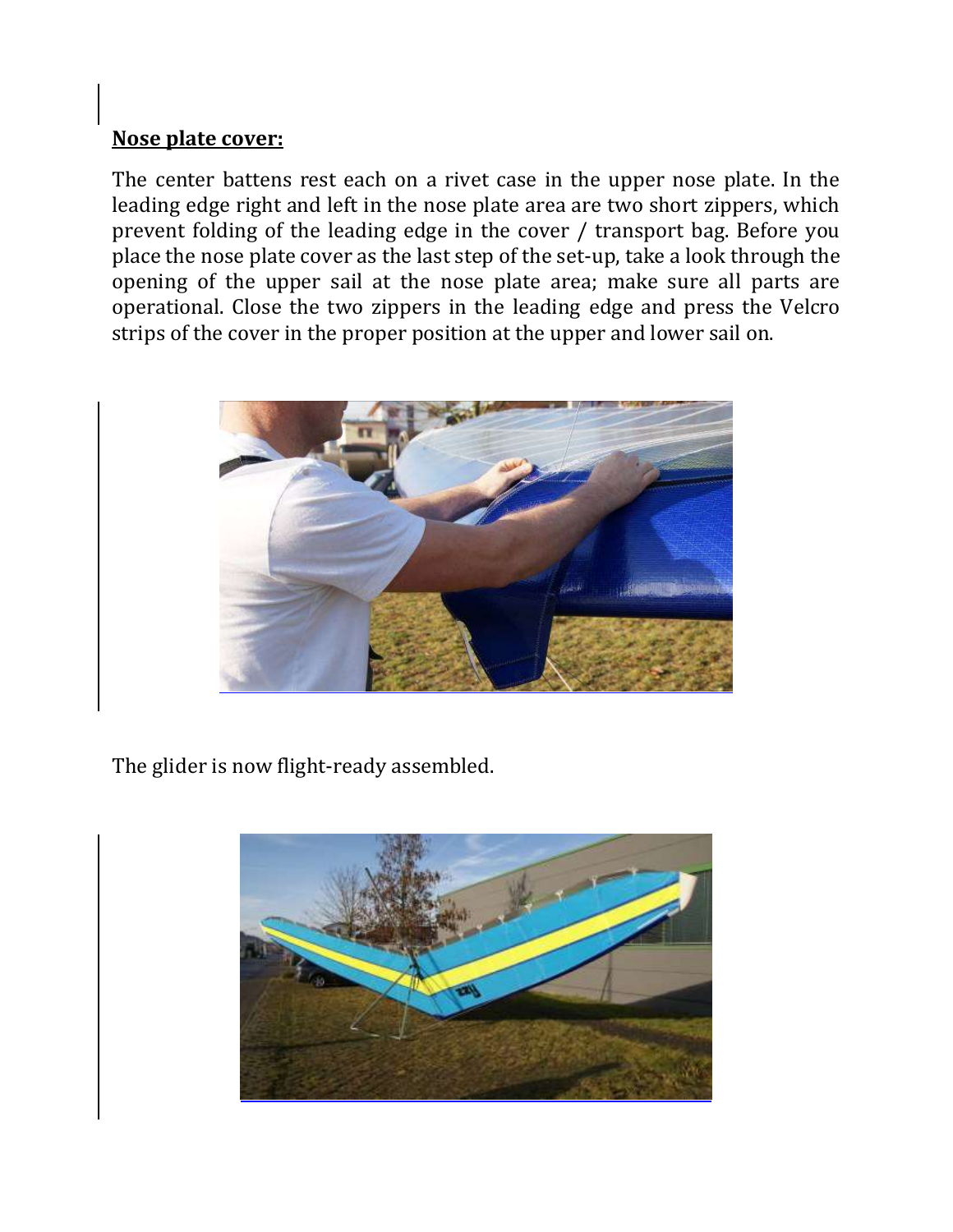

#### **Pre-flight check:**

**Make it a habit, to do a careful pre-flight check before each start. Functioning equipment and proper judgment of conditions and the weather reduce the risk in hang gliding significantly.**

- 1. Check from the nose plate the even bend of both leading edge tubes, the symmetrical assembly of the glider and the "out" position of safety snap for the nose wires.
- 2. Check for easy operation of the VG pulley system and proper functioning of the VG jam cleat.
- 3. Base tube installed correctly and no cables kinked and tangs or eyes twisted?
- 4. Down tubes straight? Keel tube undamaged at control bar apex?
- 5. Check all lower rig cables, especially at eyes and press fittings.
- 6. Lift the glider at the rear end of the keel and check with tensioned VG for symmetry of the glider, the swivel tips right and left and installation of the straight battens and their secure seat in the double sail seam.
- 7. Tensioning line/cable ring seated correct in its seat?
- 8. Is the keel pocket screwed securely to the keel tube?
- 9. Are both pilot Hang strap and Safety strap correctly fastened and undamaged?

#### **Periodically and after a crash inspect in addition:**

- All tubes for dents and bends as described in the maintenance and repair protocol.
- Upper and lower rigging right and left and the lines and cables inside the double sail as well as the swivel tip cables.
- Batten curves according to the batten chart.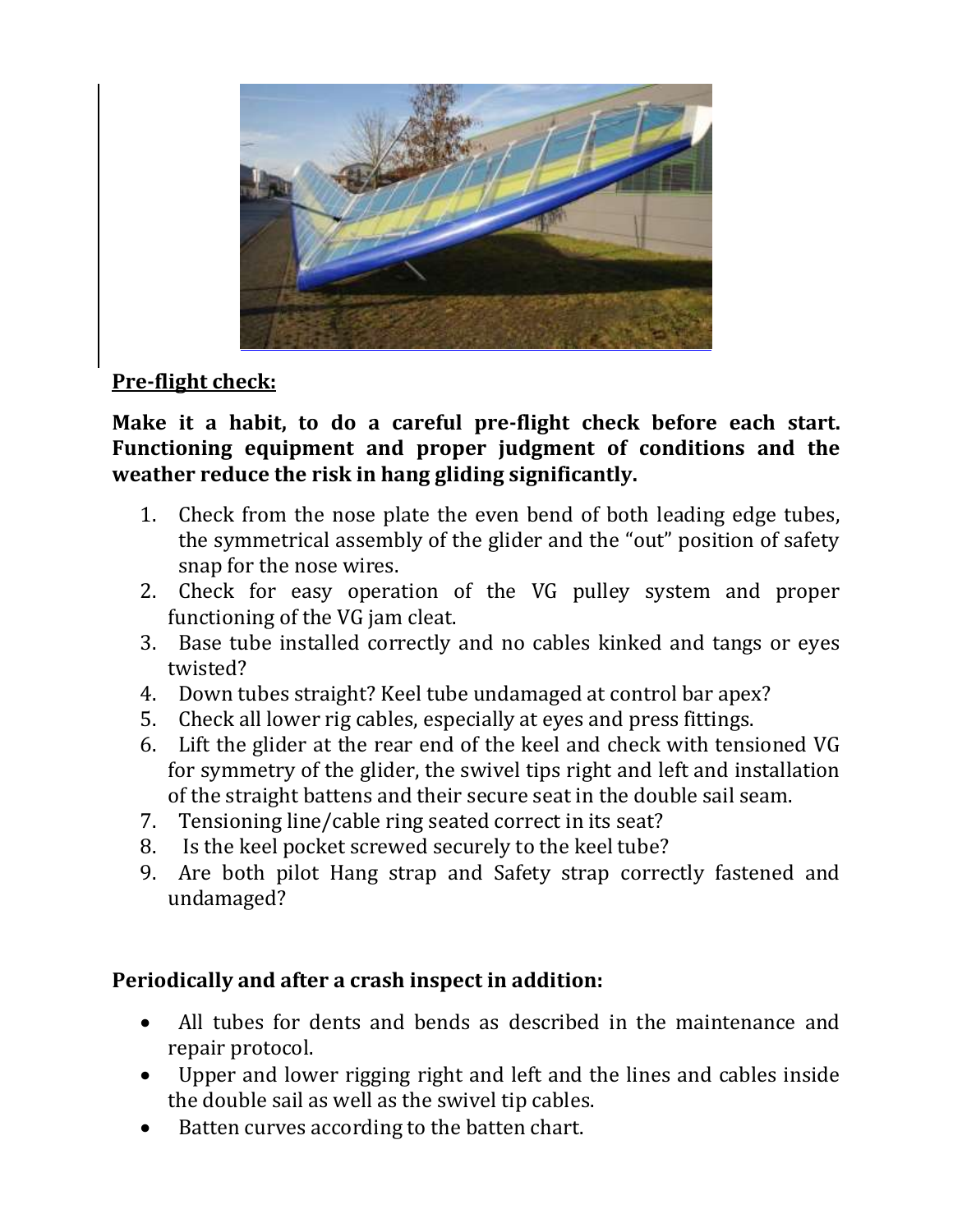#### **Start:**

Always make a hang check before the start or always get in your harness after it is hooked to the glider and the karabiner is locked. One standard routine needs to be adopted. A hook-in check is essential immediately before any start.

The "Fizz" is neutral on the shoulders and easy to guide on launch. The integral spring system keeps the side wires tensioned, even when the VG is off; so there is no problem to set proper attitudes and balance for the start. Pilots, who like "tight" side wires for launching, can do so with ca. 3 ft pulled out on the VG. Start with a slow jog and accelerate continuously till lift-off.

#### **Close your harness after you are a safe distance from the ground and the glider flies self-stabilizing.**

#### **Flight:**

The Fizz has a variable geometry = nose angle [VG], with which the sail tension can be increased in flight. With loose VG the wing has more twist, is neutral in turns and easy to handle. For the first flight half tensioned VG is recommended to avoid over controlling. **Even with full tensioned VG can the Fizz be controlled around the vertical axle;** in this configuration the wing has little twist and its best glide ratio. The Fizz should be steered with short control impulses, especially at higher speeds under tow, e.g. winch- or UL aero-tow. Airstream separation [stall] occurs late with loose VG setting and is easily controlled; after a short dip of the wing the airstream reattaches right away. With full tensioned VG the stall is more sudden and the wing dips more pronounced. In very slow turning mode, with tensioned VG the Fizz can be made to spin, by weight transfer to the rear ["pushing out"]. **To exit a spin bring your weight forward ["pull in"] first then steer against the turn to the outside of it.** [Roll input is after pitch input] For fast altitude loss, e.g. in "cloud suck", pull in the base tube and put your weight in one corner. In steep spirals a lot of altitude is destroyed this way. To exit such a maneuver, center your weight and level out gradually.

#### **Landing:**

Landing starts at altitude with repeated checks of the wind direction. Only after you are sure of the wind direction, should one decide on the approach and **then stick to it.**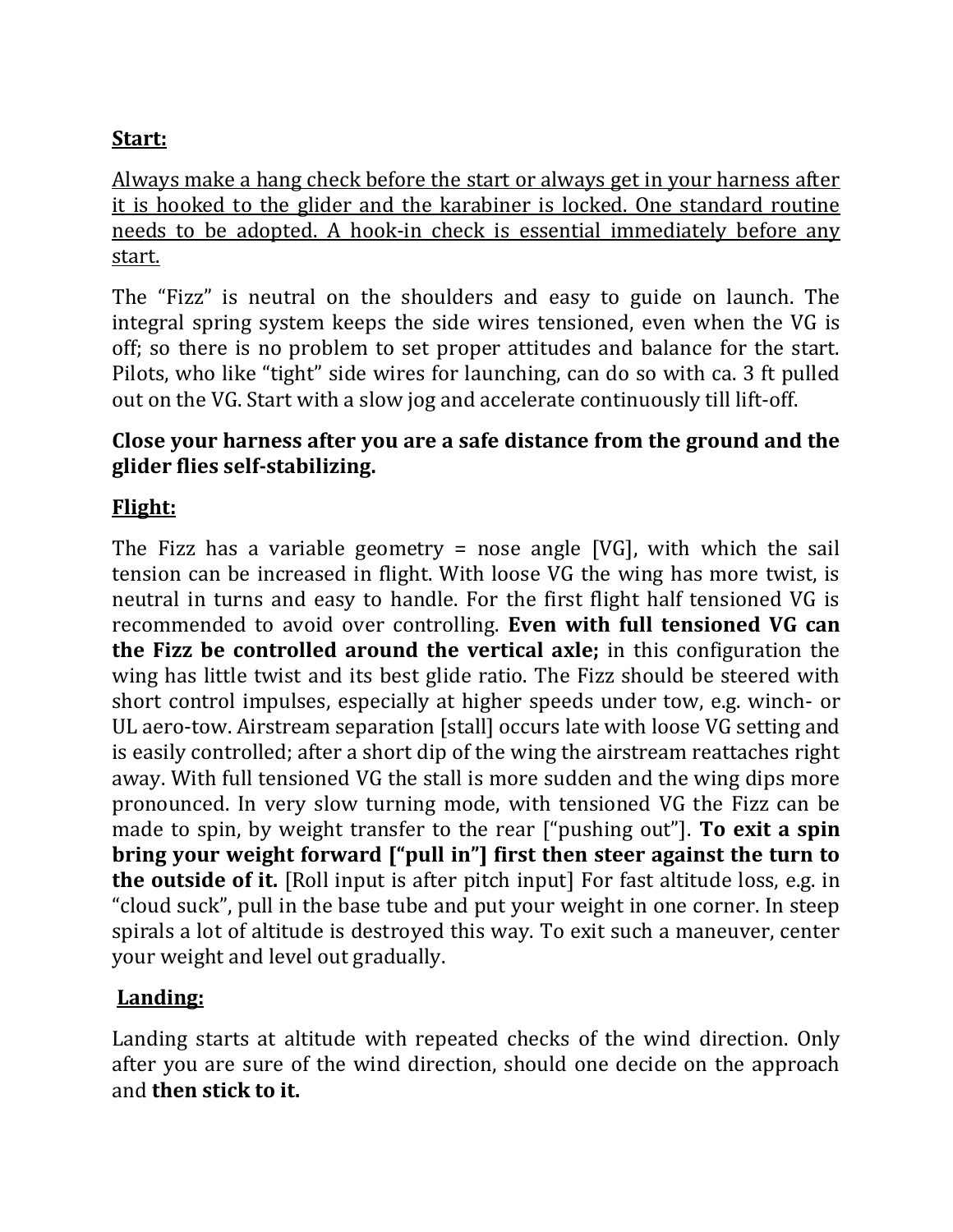The Fizz is easy to land; but an exact landing pattern is important. Too much altitude is hard to get rid of. Fly the final approach in a straight glide with some extra speed against the wind and let the glider lose its energy in ground effect. Change hand position when the glider flies level and **at trim speed**. **Keep your legs bent and behind you till flair time; arch your back.** Your upper body is thus closer to the down tubes and you have a longer way for the flair. The Fizz glides long in ground effect and stalls soft and easy, with 1/3 VG harder, but more definitive. The nose comes up by itself during the flair, increases angle of attack and drag, and stand up landings are already possible in a light head wind.

## **Towing:**

The Fizz is licensed for winch- and UL- tow. Requirements for this per DHV are:

- A certified hand glider tow winch
- Tow training of the pilot
- Training of the winch operator and the UL-Pilot
- A certified tow hook up / latch system

For the UL-tow the VG should be ca. 70-100 % tensioned. Then the glider has less control bar pressure, but is still very controllable. **Give at disturbances only short, strong steering impulses with the hip [body center of gravity] and keep the tow latch in the middle of the base tube.** Weight shift into a corner and waiting for a course correction leads as a rule to PIO [pilot induced oscillations] of the glider. Do not support yourself on the base tube. Tip: Pull in on the base tube with open hands.

#### **General information and limitations:**

The Fizz is in Germany type tested by the DHV and certified as a class 3 model.

The Fizz is licensed to be flown only:

- by pilots with a correspondent license and training
- $\bullet$  solo
- with an angle of +30deg to -30deg to the horizon
- with a roll angle up to 60deg, and
- with a top speed of max. 56 mph

**The Fizz is not to be used for aerobatics. It can be motorized with different motor systems [take notice of the license].**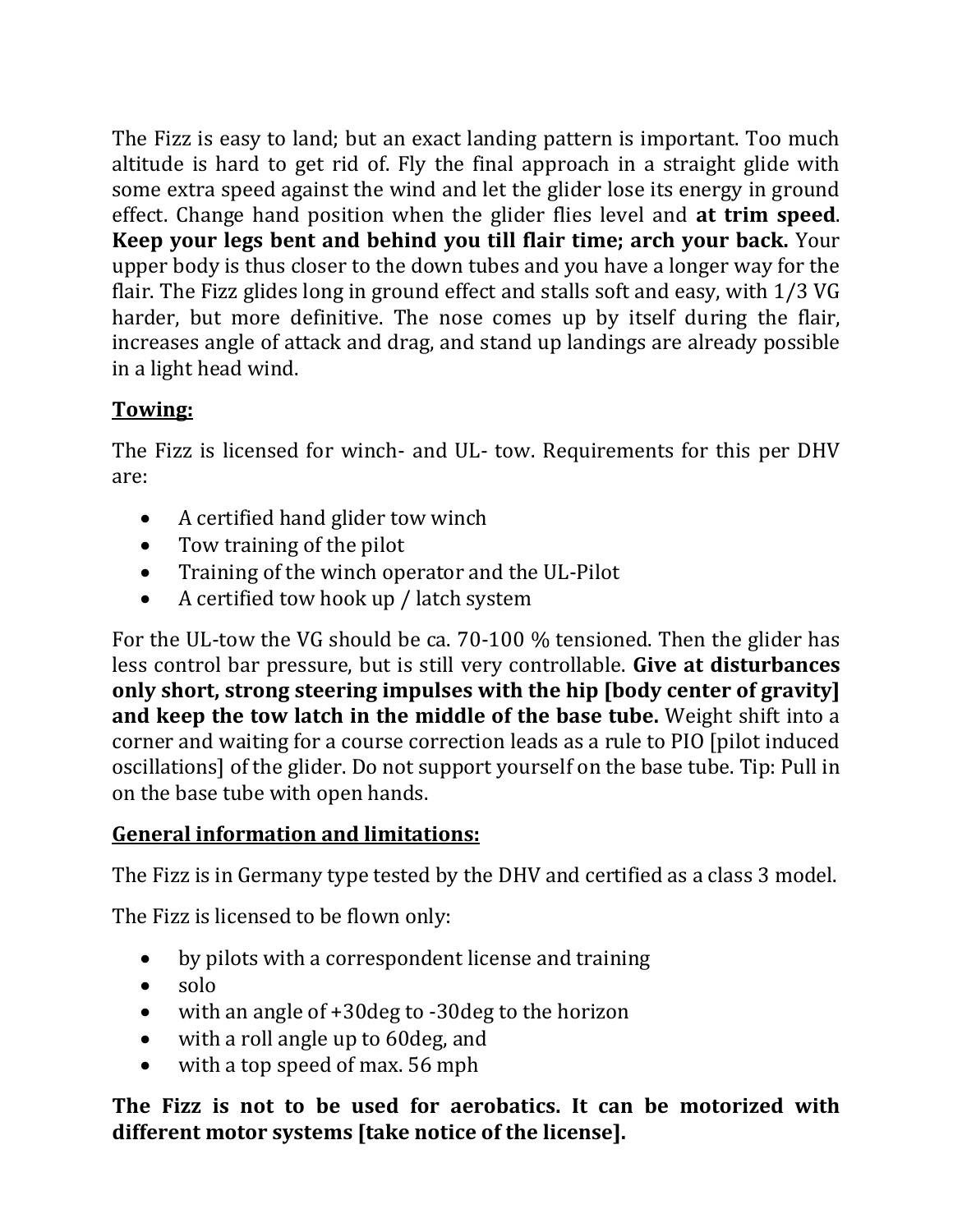In Germany hang gliders can only be started and landed I approved/official fields. Is after a X-country flight an out landing is necessary, a timely search for a suitable landing field is advisable. If damage is caused in the landing, owner and personal liability insurance company are to be informed.

#### **Maximum flight enjoyment through optimal trim:**

The sails of modern High Performance [HP] gliders are more tensioned and therefore more sensitive to their configuration = trim. Sail fabric and sailconstruction tolerances are with special measuring devices taken into account and individually corrected for. Despite these in depth measuring techniques it might be necessary after some time, to correct the basic trim.

Test the glider always in light thermal conditions, because changes in flight characteristics are easier detected in moving air. It is certainly not the case that more tension also brings about better performance. The sail tension in the direction of the wingspan can be changed with the position of the leading edge end pieces and the folding batten length. The end pieces are in standard production screwed through the middle hole to the tube end.

#### **In case you make any changes, we recommend, marking first the old position, so that in case the change is unsuccessful, the original position can be found again.**

#### **Center of gravity:**

The Fizz should fly ca. 18.5-22 mph [30-35kmh] with hands of  $=$  at trim. By repositioning the kingpost in its base [case-nut, for six point insert] the center of gravity can be adjusted. Moving forward = nose heavy = faster, to the rear = tail heavy = slower!

#### **Straight flight:**

**Glider draws slightly to the right:** left end piece higher, i.e. screwed through the lower hole, or/and reducing right folding batten length by ca. two revolutions.

**Glider draws slightly to the left:** right end piece higher, i.e. screw in lower hole, or/and batten length on left side reduced by ca. 2 revolutions.

If these changes are not sufficient, can on the better carrying side the bend of batten no. 10 at the high point be reduced by ca. 3/16 to 3/8 inch [5-10mm]; or on other side be increased.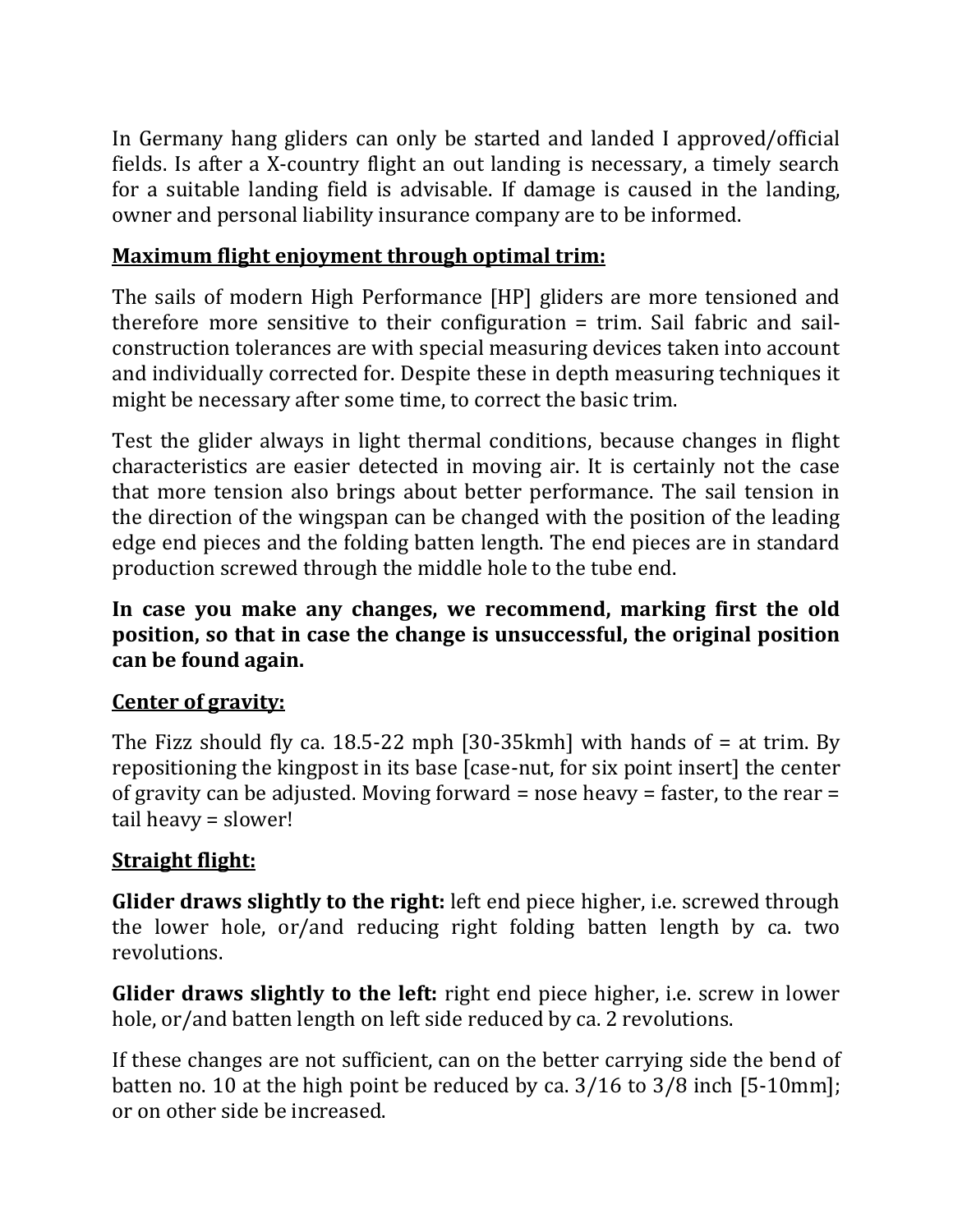If the leading edge end piece tension is increased on one side, then the folding batten of the same side has to be lengthened by ca. 5/32 inch [4mm]. The folding batten has a threaded adjustment at the front, turning the nut changes the length of the batten. Check the curve of the battens from time to time.

**Call us, if flight characteristics and performance of your glider do not meet your expectations and you are not totally enthusiastic about your wing. We love to advise you in finding the optimal adjustment / trim for your weight.** 

#### **Warnings:**

Open zippers and / or no nose cone result in a dangerous flying tendency with negative bar pressures, especially in fast flight. In this case fly rather slow to the closest landing area!

Raindrops on the leading edge disturb the airflow! In this case fly faster, to blow them partially off, do not fly tight turns and anticipate an early and sudden stall at the landing. Tip: Apply a dishwashing soap to the leading edge before the start. This prevents for a time the forming of droplets and assures normal flight characteristics even in rain!

#### **Glider breakdown:**

The breakdown of the glider is done in reverse order of the assembly, with attention to the following details:

Remove the nose cone and open both zippers at the leading edge, before you place the glider down on the nose. Open the zippers of the four swivel tips and swing the swivel tips outward.

Loosen the underside of the sail end caps [winglets] first with a finger, before removing the caps sideways from the Velcro on the upper sail edge.

Pull the lower battens and detention the folding battens. Set the glider on the end of the keel and detach the spreader bar safety cable and the triangle of the nose wires. This triangle can be hooked into the snap hook of the spreader bar safety cable, so it is close at hand at the next assembly.

Pull the upper battens 10 – 1 right and left out of the sail and fold the wing in increments together. Roll up each side of the sail and secure each side, separately at the middle swivel tip with a flour yellow Velcro tie. The red tie is longer and is placed in front of the control frame apex. Each rolled up sail end is put together with the folded swivel tip in the long cover bag.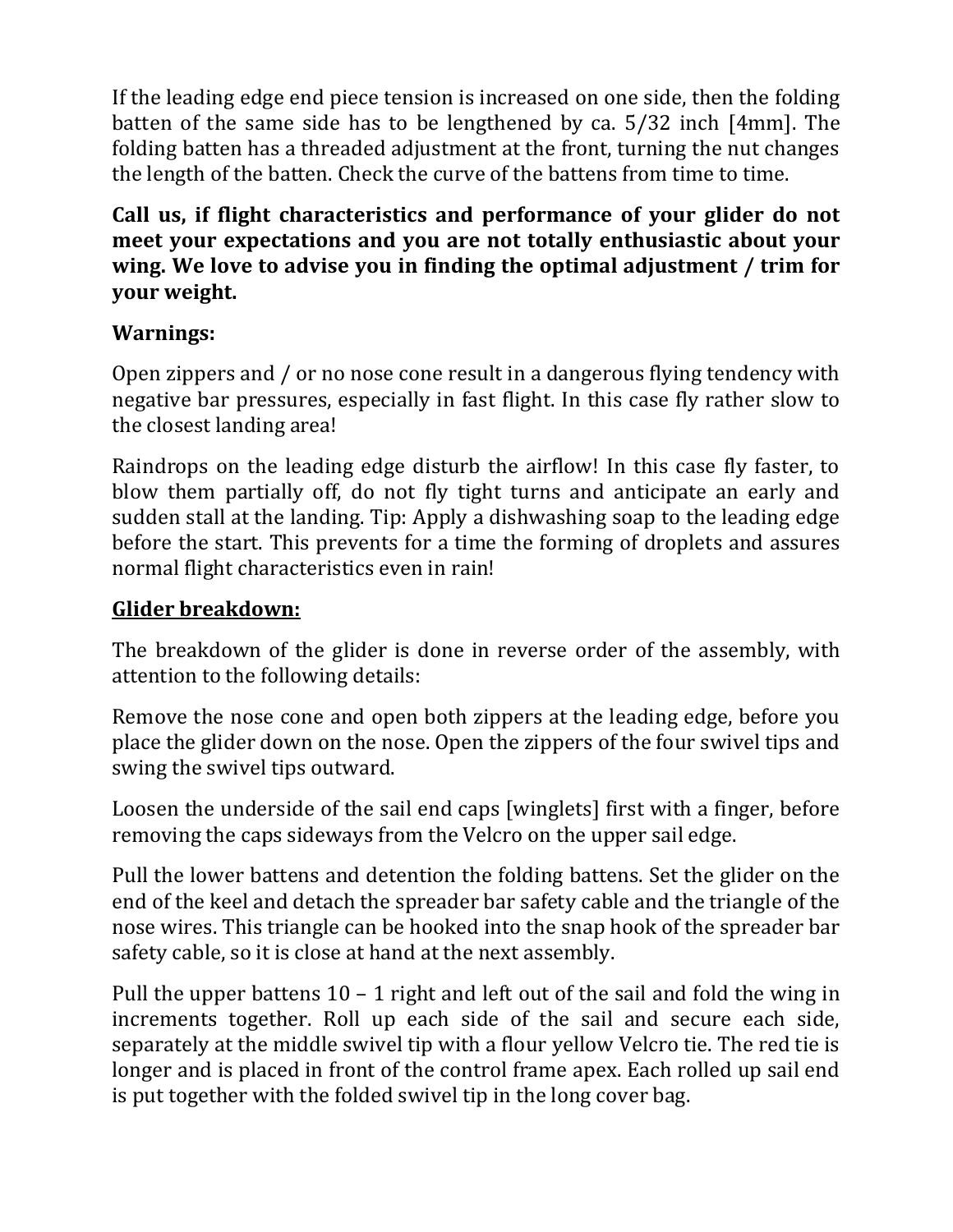Close the ties loosely to avoid permanent folds. Pull the cover bag over the standing glider and close it's zipper from the front up to the control frame apex. Now turn the glider over, lay it on it's back and remove the speed bar. Put the protective pouch, sown to the cover bag, over both down tube ends.

Lay the batten bag and the sail end caps in the rear of the cover bag. Close the zipper all the way.

#### **Maintenance and Repair protocol:**

For car transport a special support system or a ladder are advantageous. Do not roll the sail to tight at the Mylar insert. The Velcro ties should also not be too tight, to avoid folds in the leading edge. A wet glider needs to be **spread out for drying** after transport, to prevent mildew spots in the sail. Undo the Velcro ties for this! **Carefully inspect** the glider after a crash!

In the lower sail at the keel and the swivel tips are zippers, which facilitate a thorough inspection. After a hard crash the disassembly ob the tubes is recommended. In an overload situation a tube is first permanently bent and then breaks subsequently. Therefore bent tubes where already overstressed and need to be promptly replaced, because the metal structure is damaged. Call us, if in doubt. Because of repeated set up and break down most cables are subject to added (ab-) use, especially in the area of the press fittings and eyes; **Check this area regularly!**

From time to time the sail battens need to be checked for correct form according to the batten plan. The length of the leading edge tube end piece is for each glider individually adjusted. **If such a part is replaced, the original length must be ordered or adjusted to.**

Damaged down tubes can be removed by pushing in the snap safety at the top and unscrewing the M5 Allen bolt at the bottom. All bolt connections without nylon locknuts are to be secured with Loctite 243. Instructions are on the Loctite container.

#### **Inspections:**

**After 60 month the Fizz needs to be inspected by the manufacturer or self inspected according to the attached inspection protocol. This inspection is to be repeated and documented every 24 month thereafter.**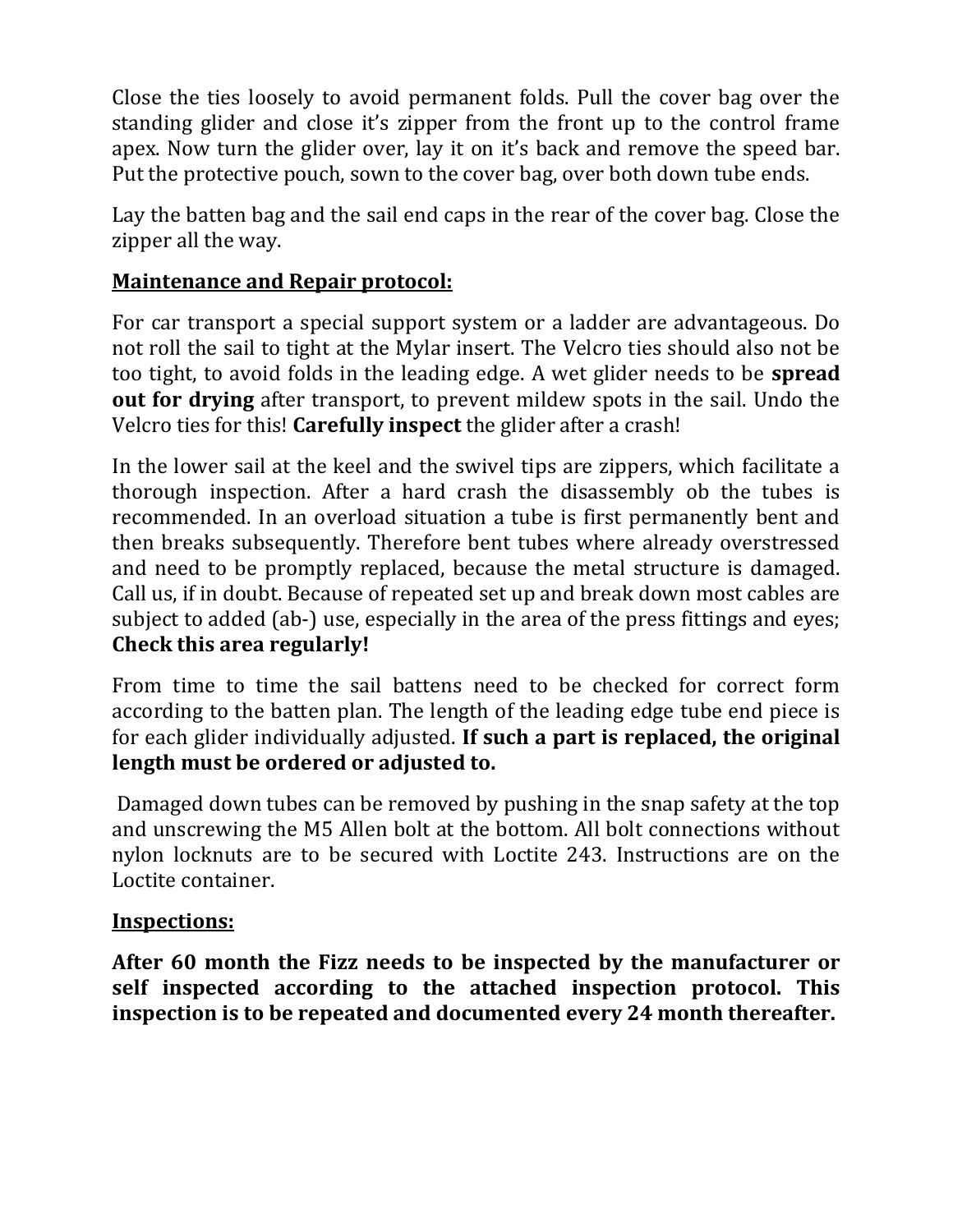#### **Storage, maintenance and disposal:**

Spray all zippers from time to time with Cockpit spray [silicon spray]. Standard gentle washing soaps will clean the sail. Rinse with clear water. Spots on the Mylar leading edge, e.g. adhesives from markings can be removed with acetone. **For maintenance of the Mylar upper sail and the leading edge a plastic deep care solution [automotive shop] can be used. This keeps the Mylar flexible and protects it better from sunlight [UVradiation]. Store the glider in a dry room on wall brackets.**

#### **For transport on the car roof support a PVC cover bag over the light standard bag is recommended. This will protect the sail from rain and flapping.**

For final disposal of the glider cut up the sail with a new box knife and bundle it. The sail fabric is polyester and goes to a waste disposal site. The aluminum tubes get disassembled and go with the SS cables and bolts to the metal recycler.

#### **Technical specifications:**

| Bautek model:                       | Fizz       |
|-------------------------------------|------------|
| [type tested DHV 01-0462-12]        |            |
| HG class:                           | <b>DHV</b> |
| 3, solo                             |            |
| Sail area:                          | 152        |
| sft $[14.1$ qm]                     |            |
| Span:                               | 34<br>ft   |
| $[10.41 \text{ m}]$                 |            |
| Nose angle:                         | 130        |
| degr.                               |            |
| Aspect ratio:                       | 7.7        |
| Double surface:                     | 90 %       |
| Length packed-:                     | long       |
| 18.7 ft; short 13.5 ft [5.7m, 4.1m] |            |
| Battens:                            | 24         |
| top; 6 bottom                       |            |
| Stall speed:                        | ca. 16     |
| mph $[25 \text{ km/h}]$             |            |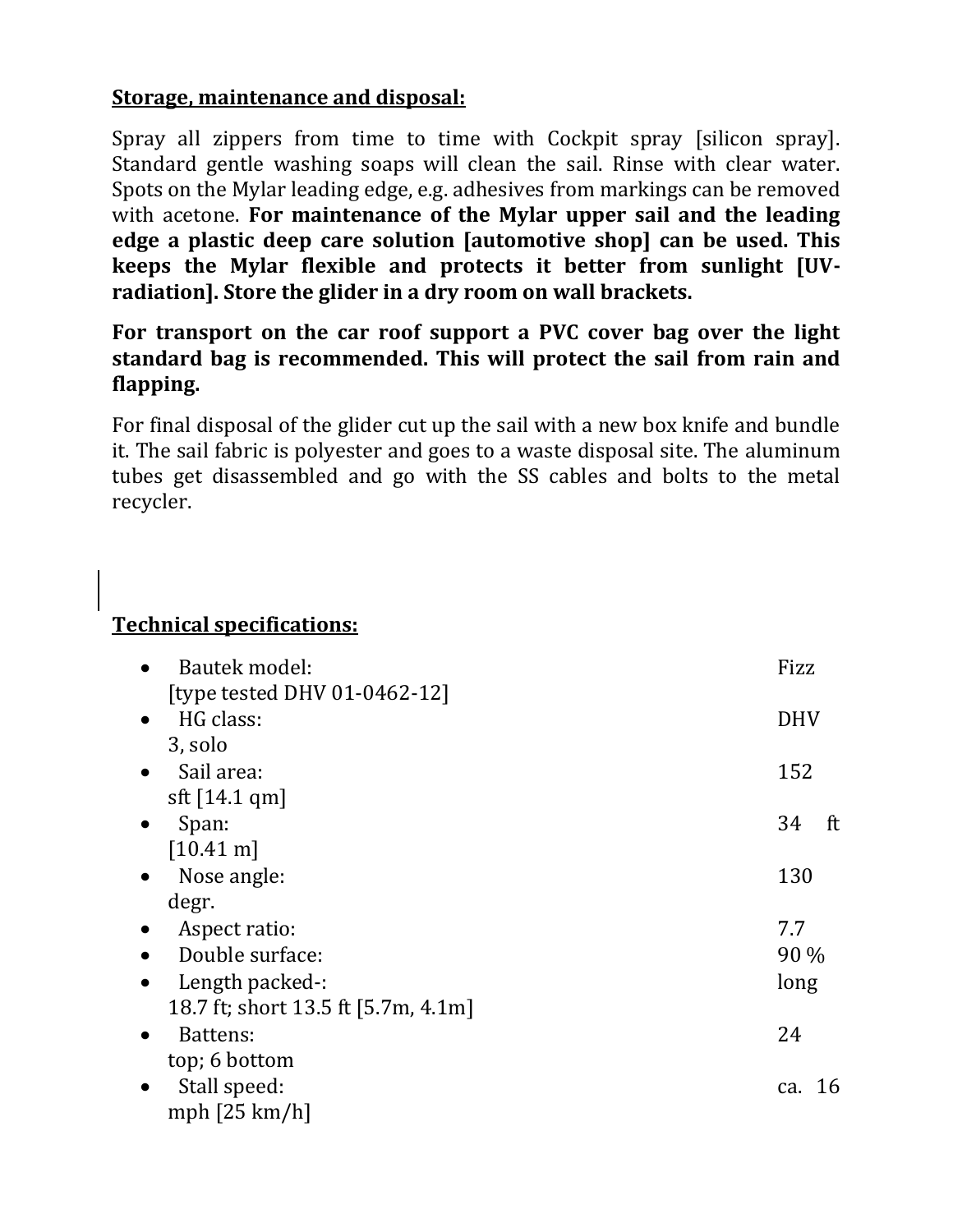| • V ne (never to exceed):            | 56     |
|--------------------------------------|--------|
| mph $[90 \text{ km/h}]$              |        |
| $\bullet$ V min sink:                | ca. 19 |
| mph $[31 \text{ km/h}]$              |        |
| $\bullet$ V best glide:              | ca. 28 |
| mph $[45 \text{ km/h}]$              |        |
| $\bullet$ Take-off weight:           | min    |
| 198 Lbs; max 320 Lbs [90 kg; 145 kg] |        |
| $\bullet$ Hook-in weight:            | min    |
| 132 Lbs; max 251 Lbs [60 kg; 114 kg] |        |
| Glider weight:<br>$\bullet$          | 69     |
| Lbs, without cover [31.5 kg]         |        |

## **Inspection protocol for Bautek Hang gliders**

(for solo and tandem gliders as of Jan. 2011)

## **Legal regulations for the inspection**

All hang-glider are individually inspected when new and are delivered in airworthy condition. The air-worthiness of a hang-glider can in everyday use deteriorate, due to sail shrinkage, wear and tear, UV exposure, crash etc., to a state of non-air-worthiness.

#### **Because of this the law makes the regular inspection for air-worthiness mandatory under the owners responsibility [LuftGerPV #14 Inspection].**

If and when this inspection has to be carried out, at the manufacturer, by the pilot himself or on his order, determines the manufacturer / holder of the design certification/license in an inspection instruction, which is included with the operation manual.

**The owner/pilot himself is responsible for the safety and air-worthiness of his aircraft!**

**Inspection intervals**

**New Bautek hang-gliders have to be inspected after 60 months [5 years] and thereafter every 24 month [2 years].**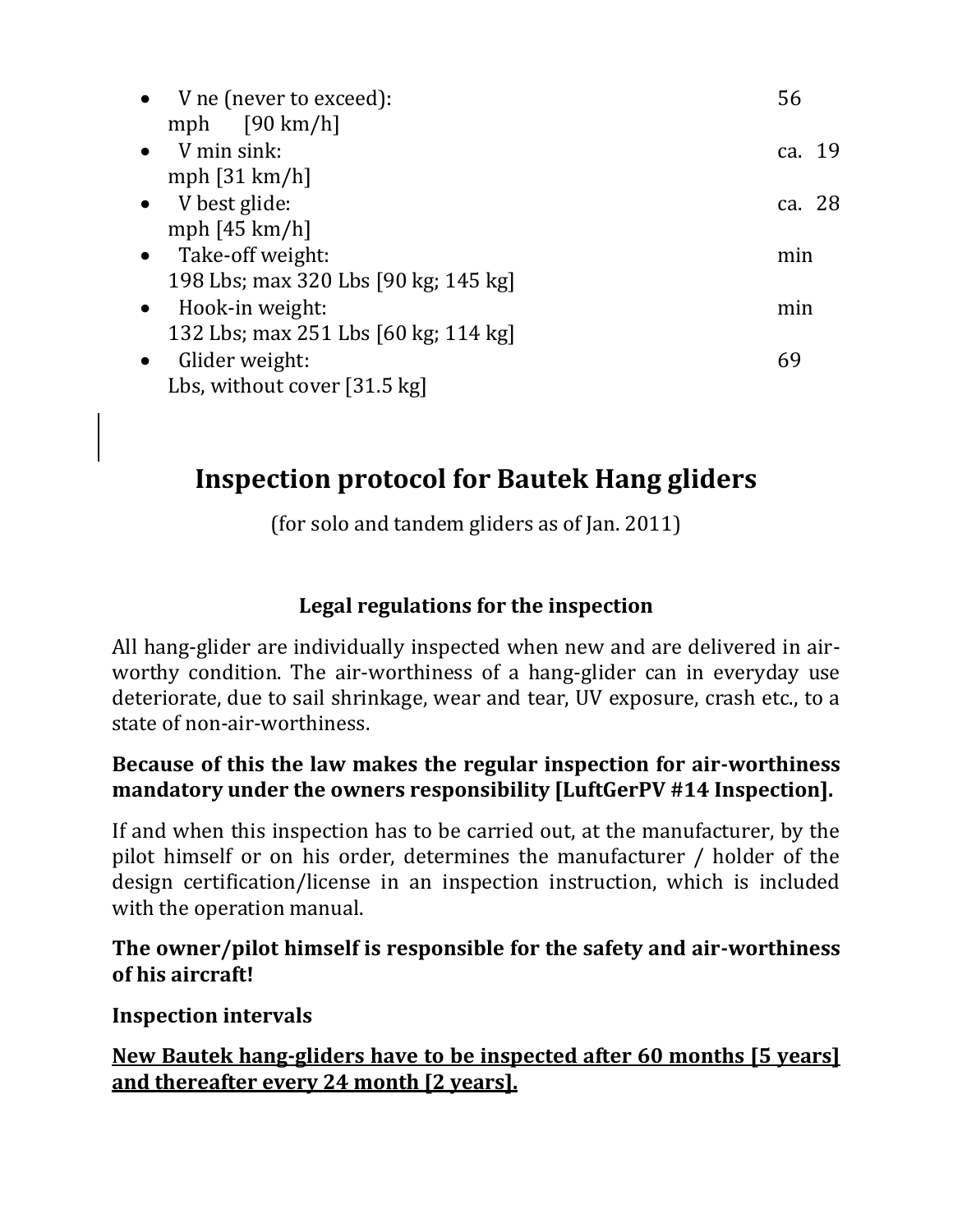#### **DHV-Model-Inspection Instruction**

The DHV [Deutscher Hang-glider Verband] did, many years ago, based on years of experience and consultation with manufacturers, come up with a socalled "DHV-Model-Inspection-Instruction". This instruction is the base of the following "Bautek inspection instruction" and assures the best possible inspection quality.

Two-seater hang-gliders should be inspected only at the manufacturer's factory, because of liability concerns. Solo Bautek hang-gliders can be inspected by the owner himself, if he is previously made familiar with the examination/inspection work at the factory. An inspection report is to be made; the owner examiner sends a copy to Bautek.

The following documents, tools and equipment are needed for the inspection:

- Inspection protocol
- DHV-Type-Specification page for the model to be inspected
- Survey-equipment
- Special tools for type and model
- Sewing machine, maybe

#### **How is the inspection carried out?**

#### **1. Preparation**

The hang-glider is unpacked and visually examined. The type, model and test label are checked for correctness, completeness and readability. The information for model, type, year built etc. are entered in the inspection-protocol.

#### **2. Sail removal**

The control frame and cables are unbolted, the nose-batten is pulled out of the sail and the attachment of the sail at the front of the leading edge tube is removed. Now the complete sail can carefully be pulled off.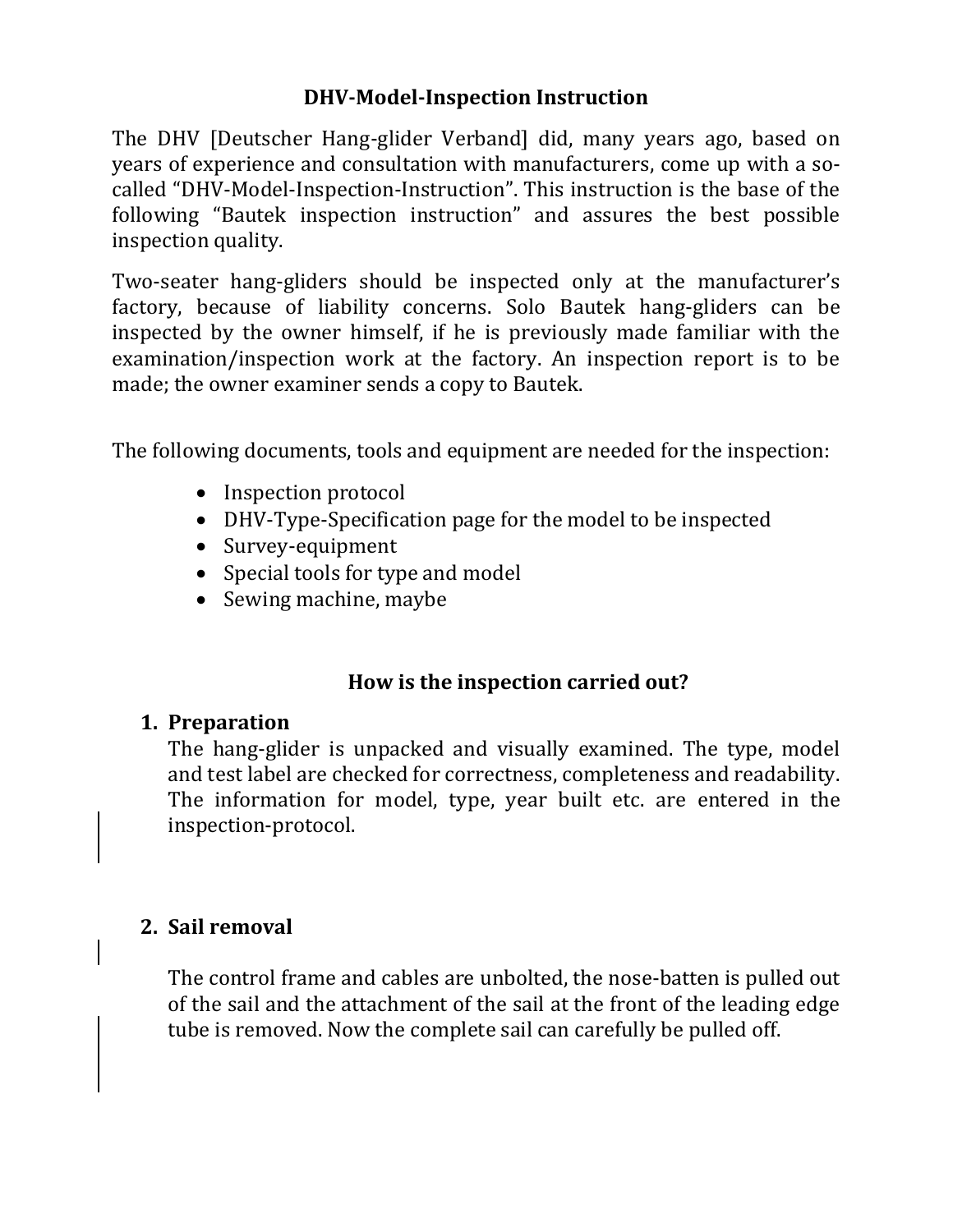#### **3. Sail inspection**

The sail is spread out and upper- and lower sail are visually checked for tears and damage. Attention is paid to signs of wear at seams, sailattachment bands, batten-pockets, grommets, zippers, securing rubbers, profile-ribs and Mylar inserts. The yarn should still have a minimal tensile strength of 2 kg [4.4 lbs].

The leading edge is also closely examined.

The nose-plate cover is checked for wear at seams, the Velcro closures for wear and strength of adhesion and are reinstalled.

#### **4. Alum-tube frame**

Connective bolts are loosened and tubes removed. The following items are inspected for damage [bending, compression, dents, cracks, wearpoints, corrosion, diameter, length] and when necessary replaced with original parts:

- Alum-tubes [wing-, keel-, spreader-, kingpost-, down- tubes, speed-bar and swivel-tip tubes]
- Control frame corners
- Nose-plates
- Connection parts
- Central joint
- Other accessory parts
- Swivel-tips

#### **5. Screws and bolts / quick-pins**

All screws, bolts and quick-pins are checked for bends, wear, corrosion and thread damage and if needed replaced with original parts.

#### **6. Rigging [stays/guys]**

Now the side-, front- and rear- lower- and upper-rigs are examined for damage of strands, cover, kinks; eyes, thimbles and press-fittings are checked for defects. Then the cable lengths are measured on a measuring bench and compared to the given length on the typespecification page and if necessary replaced.

Damaged steel cables are to be replaced with original parts.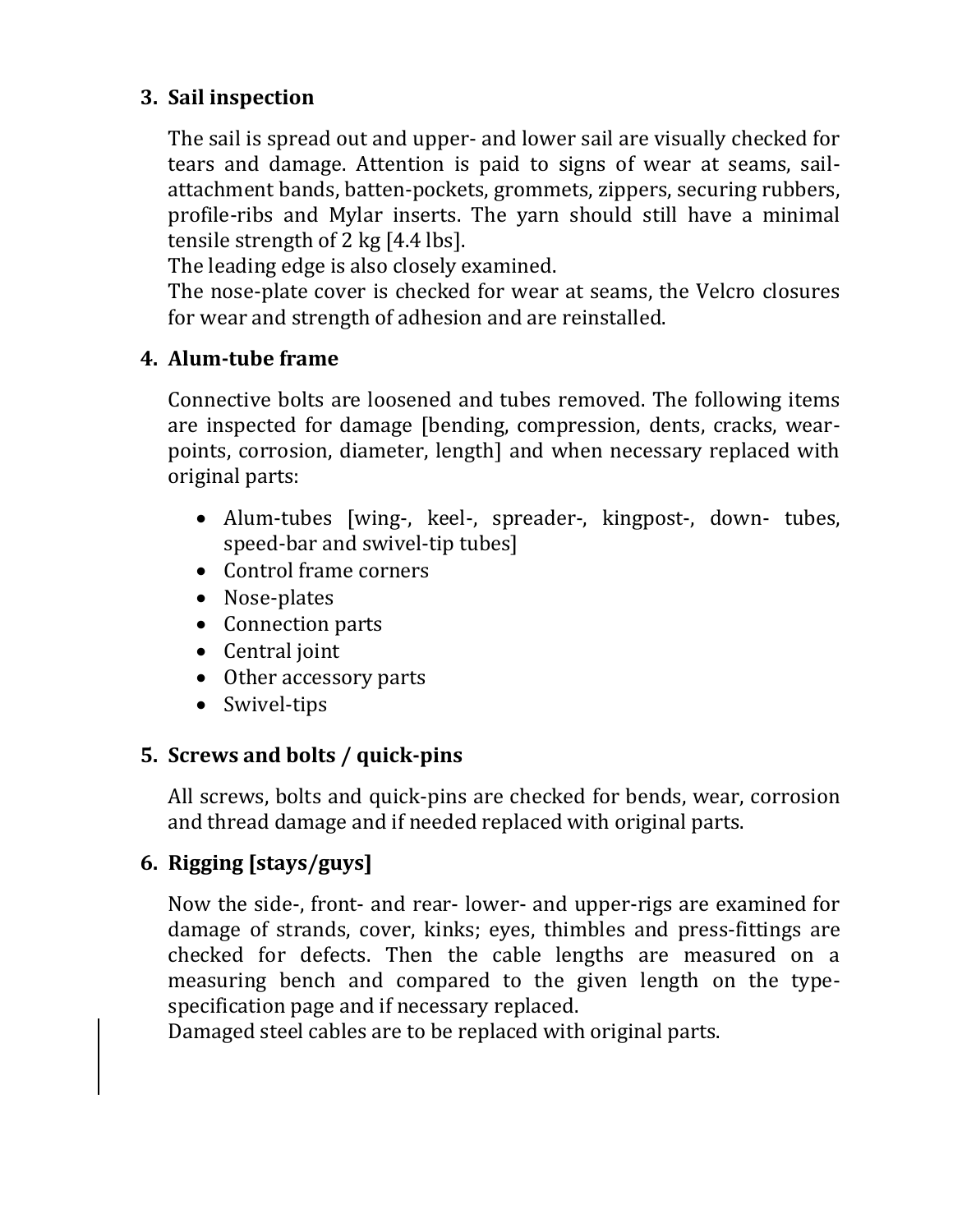#### **7. Sail-battens**

All sail-battens are checked for their exact profile on the batten-plan and, if needed, corrected. Also end-pieces and springs are checked for functionality.

#### **8. Crossbeam tensioning- and safety-line/cable**

The crossbeam tensioning line is checked for damage and measured for length. The thimbles, eyes and Nico-press fittings, the VG- line and VGpulleys/bushing are to be free of damage. Defective parts are to be replaced.

#### **9. Pilot hook-in assembly**

The pilot hook-in assembly is examined for wear; the stitching is inspected and correct mounting assured. The safety loop should not impede the free movement of the assembly.

#### **10. Sail installation**

After repairs on sail and frame the sail is reinstalled. During this operation attention is to be paid, that the wing tubes are placed between leading edge and profile ribs and the keel in the provided keel pockets. The king post is mounted on the keel-tube.

The sail attachment bands [webbing loops] are inserted in the plastic end caps at the outside wing tube and secured with Velcro strips. The lower side wires are threaded through the provided openings in the sail and possibly together with the upper side wires bolted to the wing- or cross-tube.

Control frame and speed-bar are with the connecting parts bolted to the main frame, lower rear cables to the keel, as well as all remaining lower rigging to the right and left, respectively, to shackles and corner brackets of the control frame.

**Except for lock nuts, all nuts are to be secured with Loctite or similar.**